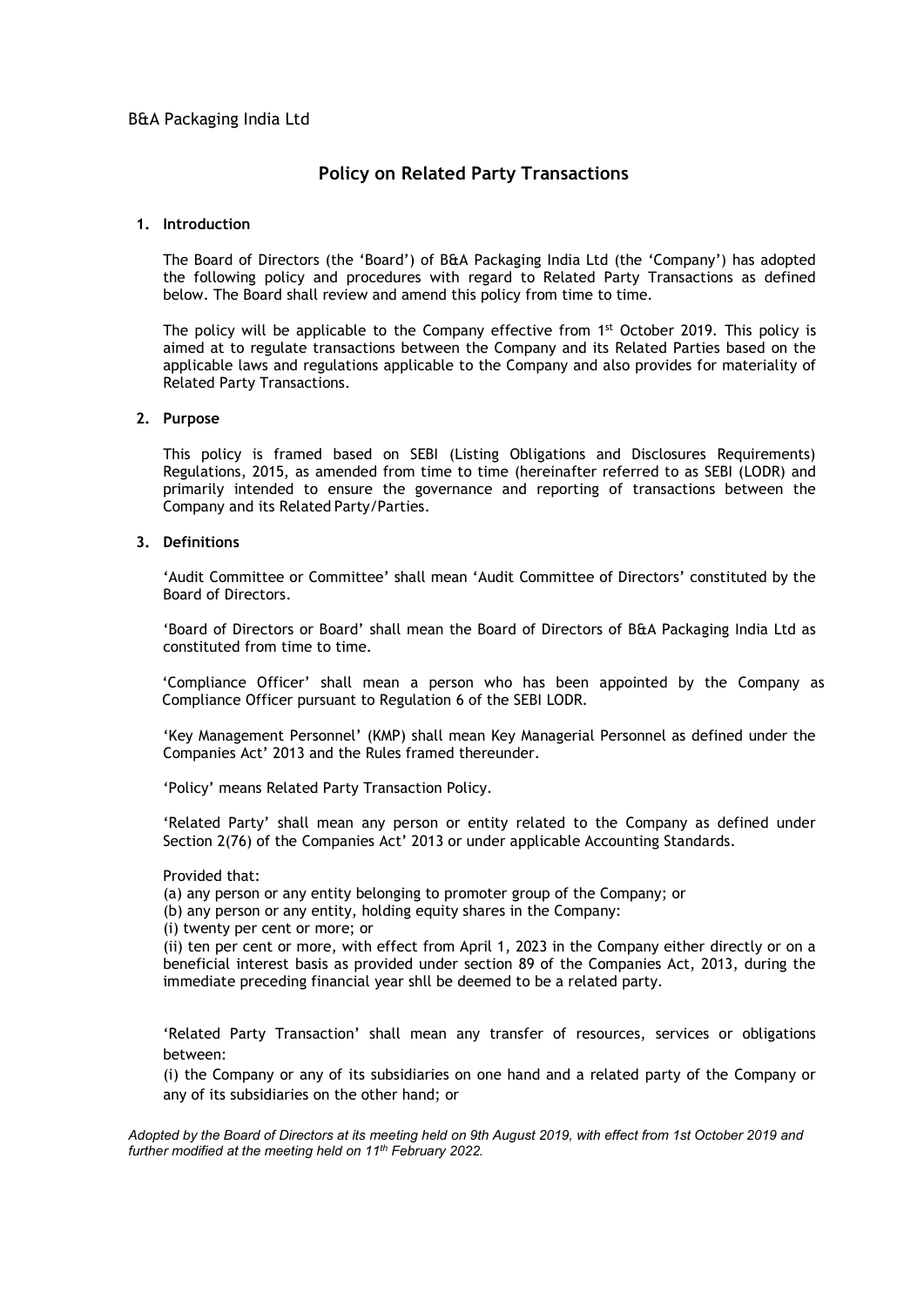(ii) the Company or any of its subsidiaries on one hand, and any person or entity on the other hand, the purpose and effect of which is to benefit a related party of the listed entity or any of its subsidiaries, with effect from April 1, 2023;

regardless of whether a price is charged and a "transaction" with a related party shall be construed to include a single transaction or a group of transactions in a contract

Provided that the following shall not be a related party transaction:

- (a) issue of specified securities,
- (b)the following corporate actions by the Company which are uniformly applicable to all shareholders of the Company in proportion to their shareholdings:
- (i) payment of dividend;
- (ii) subdivision or consolidation of securities;
- (iii) issuance of securities by way of a rights issue or a bonus issue; and
- (iv) buy-back of securities.

'Material Modification' to an existing related party transaction shall mean any alteration or change in the original terms and conditions of the transactions altered by the Audit Committee including value and periodicity of the transaction.

All other words and expressions used but not defined in the policy but defined in the Companies Act' 2013 or Securities & Exchange Board of India Act' 1992 and/or rules and regulations made thereunder shall have the same meaning as respectively assigned to them in such Act's or rules and regulations or any statutory modifications or re-enactment thereto, as the case may be.

'Material Related Party Transaction' shall mean related party transaction/transactions entered individually or taken together with previous transactions during any financial year, which exceeds ten percent of the annual consolidated turnover of the Company as per last audited financial statements of the Company.

#### 4. Policy

All Related Party Transactions must be reported to the Audit Committee for its approval in accordance with this policy. However the Audit Committee may grant omnibus approval for Related Party Transactions proposed to be entered into by the Company.

#### 4.1 Identification of Potential Related Party Transaction

Each Director and KMP will be responsible for providing Notice to the Compliance officer of any potential Related Party Transaction involving him or his relative, or otherwise, including any additional information about the transaction that the Board/Audit Committee may request, to be placed before the Audit Committee and the Board. The Board shall record the disclosure of interest and the Audit Committee will determine whether the proposed transactions would, in fact, constitute a Related Party Transaction requiring compliance of the policy.

Adopted by the Board of Directors at its meeting held on 9th August 2019, with effect from 1st October 2019 and further modified at the meeting held on 11<sup>th</sup> February 2022.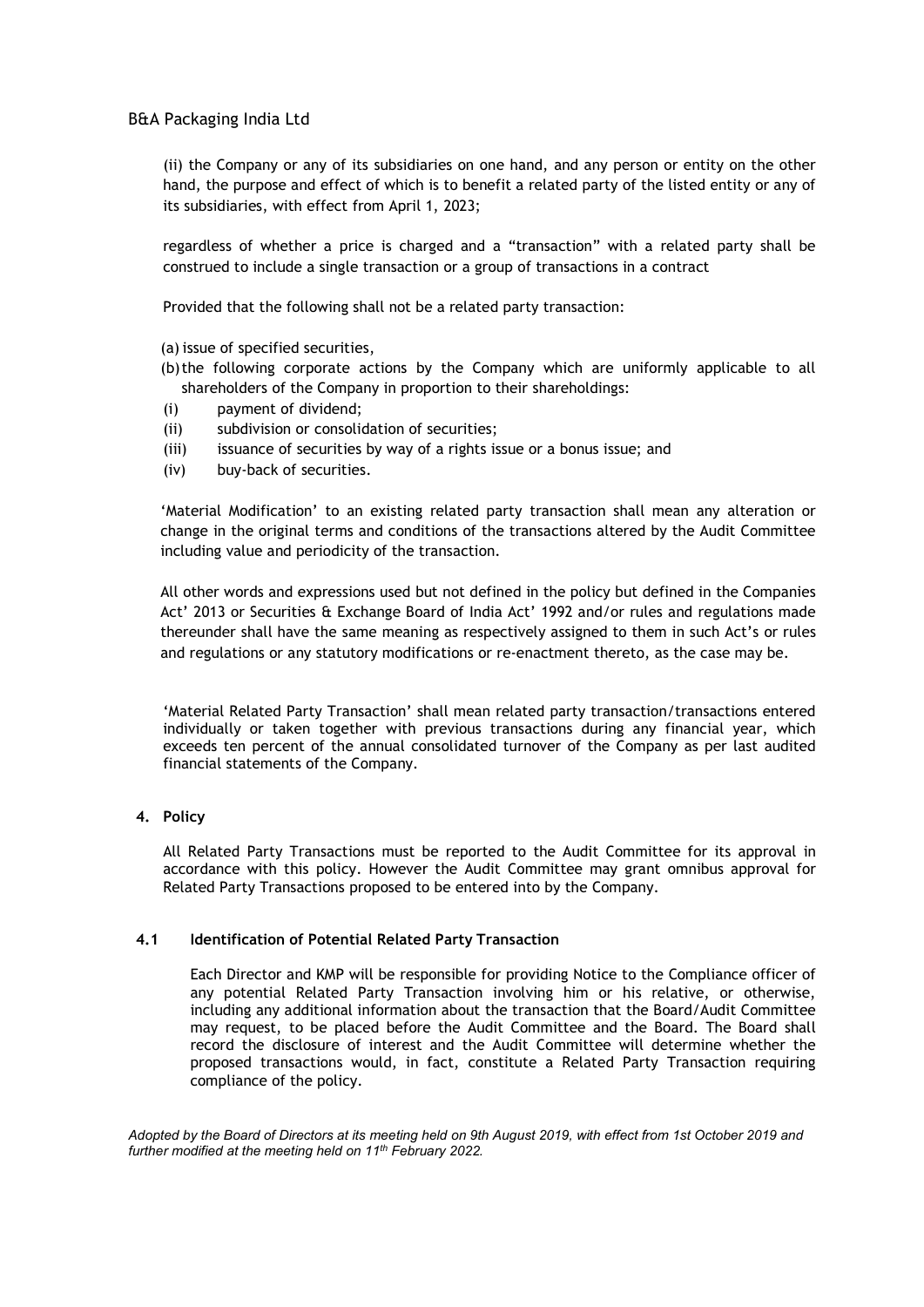The Company shall prefer to receive such notice of any potential Related Party Transaction well in advance so that the Audit Committee gets adequate time to obtain and review information about the proposed transaction.

# 4.2 Review and Approval of Related Party Transactions

Every Related Party Transaction and subsequent material modifications shall be subject to the prior approval of the Audit Committee whether in a meeting or by means of resolutions passed in circulation. Provided that only those members of the Audit Committee who are independent directors shall approve the Related Party Transactions. Any member of the Committee who has a potential interest in the Related Party Transaction shall abstain from discussion and voting on the approval of the Related Party Transaction. However, while providing omnibus approval the Audit Committee shall satisfy itself regarding the need for such omnibus approval with the value and ensure that such transaction is in the interest of the Company. Audit Committee shall review at-least on a quarterly basis, the details of all Related Party Transactions entered into by the Company pursuant to each of the omnibus approval given. All Related Party Transactions entered between the Subsidiary Company where the Company is not a party will be referred to the Audit Committee of the Company for the approval if the value of transaction including previous transactions entered by the Subsidiary Company during a financial year exceeds ten per cent of the annual consolidated turnover of the Company and with effect from  $1<sup>st</sup>$  April 2023 ten percent of the annual standalone turnover of the Subsidiary Company.

However, 'Related Party Transactions' entered between the listed subsidiary of the Company and approved by the Audit Committee of the Subsidiary will not be referred to the Audit Committee of the Company.

All "Material Related Party Transactions" shall require prior approval of the shareholders by means of Ordinary Resolutions and the Related Parties shall abstain from voting on such resolutions.

However, 'Material Related Party Transactions' between the listed subsidiary when the Company is not a party would not require approval of the shareholders of the Company.

# 4.3 Decision regarding transaction in ordinary course of business and on arm's length basis

The Audit Committee or the Board shall in respect of any Related Party Transaction referred to them for approval judge whether the transaction will be entered in the ordinary course of business or at arm's length basis after considering the materials placed before them. In case Audit Committee can't arrive at a decision it will be referred to Board whose decision will be final in this regard.

# 4.4 Material Related Party Transaction

The Audit Committee shall review all transactions with Related Parties and refer to the Board all Material Related Party Transactions for approval of the shareholders. If any related party transaction which individually or taken together with the previous transactions during the financial year exceeds ten percent of the annual consolidated turnover, it would be construed as material and shall be referred to the shareholders for their approval.